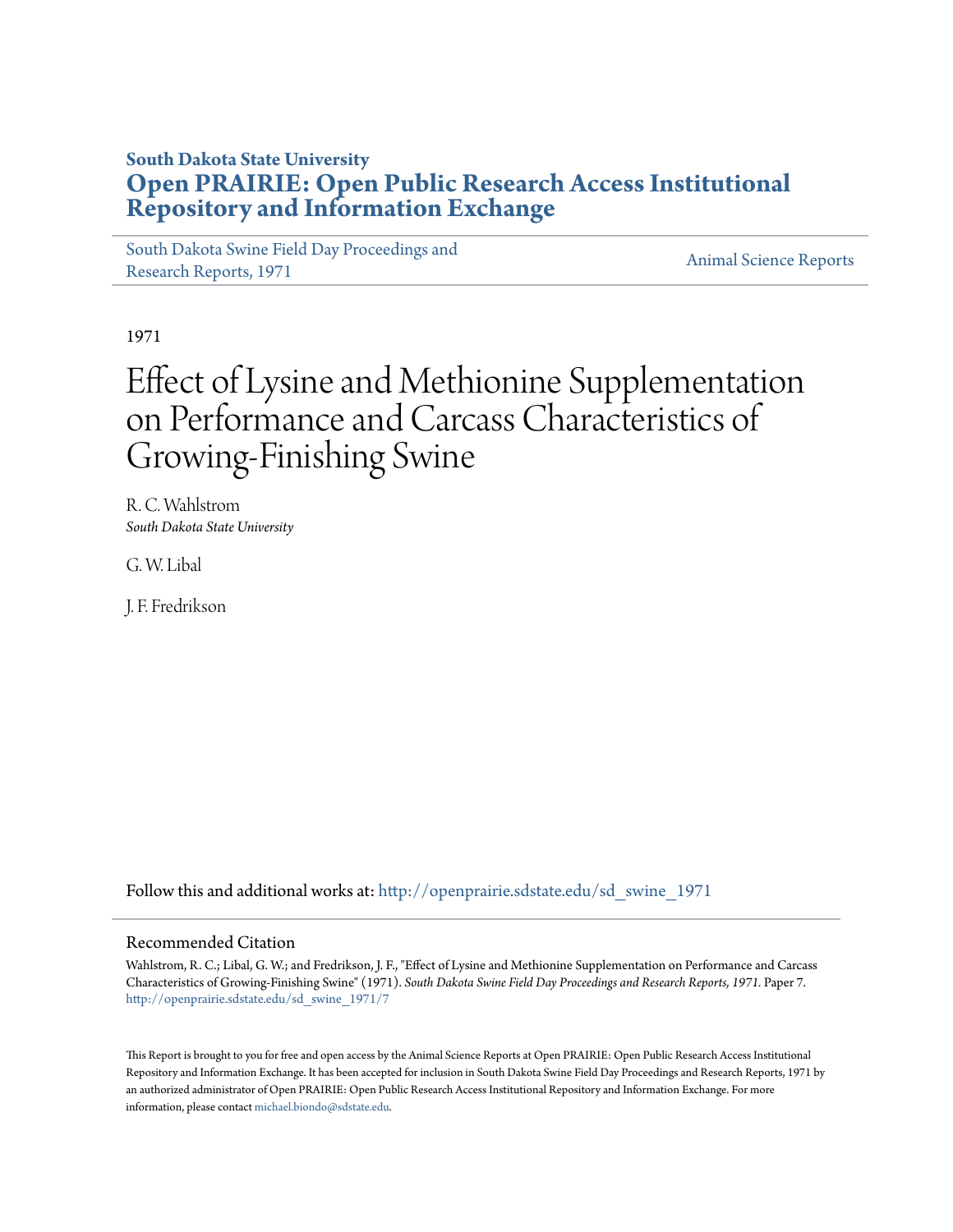South Dakota State University Brookings , South Dakota Department of Animal Science Agri cultural Experiment S tation

A.S. Series 71-35

Effect of Lysine and Methionine Supplementation on Performance and Carcass Characteristics of Growing-Finishing Swine

R. C. Wahlstrom, G. W. Libal and J. F. Fredrikson

Lysine and methionine are two of the essential amino acids for swine that are thought to be most limiting in com-soybean meal diets. Previous research at the Southeast South Dakota Experiment Farm indicated that lysine improved diets that were low in protein, but pigs fed low protein diets plus lysine did not gain as rapidly as did those receiving high protein diets.

The objective of the experiment reported herein was to study the effect of lysine and methionine supplementation when added to diets at levels equal to that present in a similar diet containing 2 or 4% more protein.

#### Procedure

Seventy-two weanling pigs averaging approximately 47 lb. were divided into 12 lots of six pigs each. Each lot contained three barrows and three gilts. Four replicate lots received each of the following dietary treatments:

- 1. 16% protein diet reduced to 14% protein at 110 lb.
- 2. 14% protein diet reduced to 12% at 110 lb. plus 0. 16% L-lysine and 0.03% methionine.
- 3. 12% protein diet reduced to 10% at 110 lb. plus 0.31% L-lysine and 0.05% methionine.

All diets contained the same amount of lysine and methionine. Composition of the diets is shown in table 1.

Pigs were weighed weekly and individual pigs were removed from the experiment when they weighed over 205 lb. on the weekly weigh day. These pigs were marketed at John Morrell and Co., Sioux Falls, South Dakota, where carcass data were obtained. Several pigs in treatment 3 did not reach this final weight figure by the time the experiment was terminated. Therefore , only 14 pigs are included in the carcass data for treatment 3.

Carcass data were obtained after the carcasses had been cooled for approximately 24 hours. Data collected were carcass length, backfat, percent ham and loin and area of the longissimus dorsi muscle (loin eye).

#### Results

Growth performance data are summarized in table 2 and carcass data in table 3. During the growing phase pigs fed the 16% protein diet gained 8% faster than those pigs fed the 14% diet and 31% faster than those fed the 12% protein diet, even though all diets contained equal amounts of lysine and methionine. These results would indicate that either other amino acids are deficient in these low protein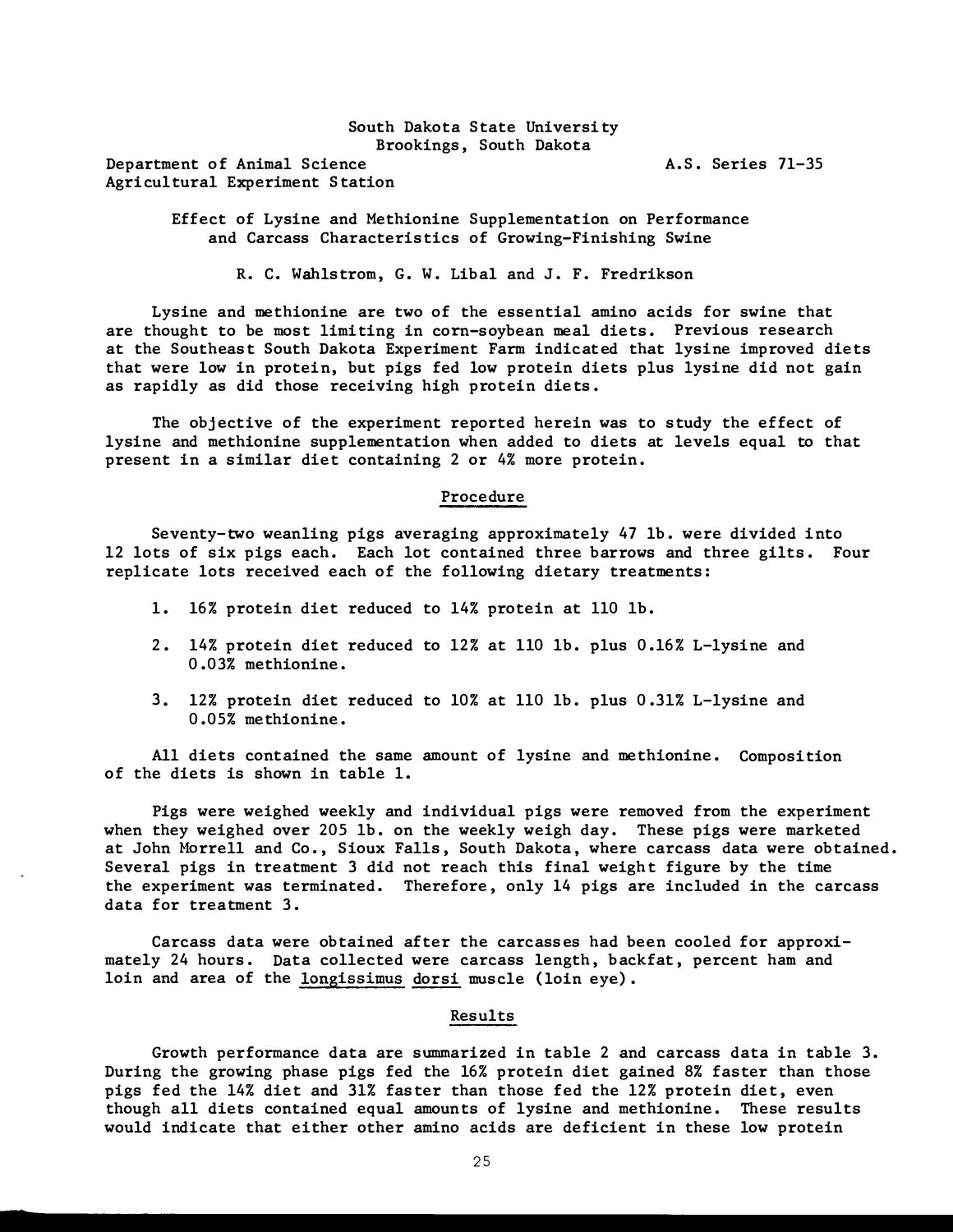diets or that the balance of amino acids is not correct for maximum growth when lysine and methionine are supplemented to low protein diets. During the finishing phase pigs gained at similar rates, 1.66 lb. per day, when fed 14 or 12% protein diets, but those fed the 10% protein diet gained considerably slower, 1.25 lb. per day. For the entire experimental period gains were 1.64, 1.59 and 1.25 lb. per day for pigs fed the 16, 14 and 12% protein diets, respectively.

Feed per gain increased as the protein level of the diet decreased. During the growing phase pigs required 2.84 , 2.90 and 2.99 lb. of feed per pound of gain when fed the 16, 14 or 12% protein diets, respectively. Feed per gain for the finishing period was 3.51 , 3.69 and 4.06 lb. of feed per pound of gain. For the entire trial, approximately 4 and 10% more feed was required by the pigs fed the 14 and 12% protein diets, respectively, compared to those pigs fed the 16% protein diet.

Carcasses from pigs fed the low protein diet had slightly more backfat, less percent ham and loin and smaller loin eye areas. The data were similar to that obtained in previous experiments. However , the magnitude of the differences was not as great. There are two possible explanations as to why low protein diets did not cause as severe an effect on carcass characteristics in this trial. Only 14 of 23 pigs were represented in the data. These were the fastest gaining pigs in this treatment and thus may not be a true representative average of all pigs fed the low protein diets. Another reason that may account for somewhat less effect on carcass quality is that the low protein diet was supplemented with lysine and methionine. O ther work at the South Dakota experiment station has indicated an improvement on carcass quality due to supplemental lysine.

#### Summary

Pigs fed low protein diets, 12% to 110 lb. and 10% from 110 lb. to market weight, supplemented with lysine and me thionine to a level equal to that in 16 to 14% protein diets gained slower, required more feed per unit of gain and produced carcasses with more backfat, less percent ham and loin and smaller loin eye areas than pigs fed 16 to 14% protein diets or 14 to 12% protein diets plus supplemental lysine and methionine.

26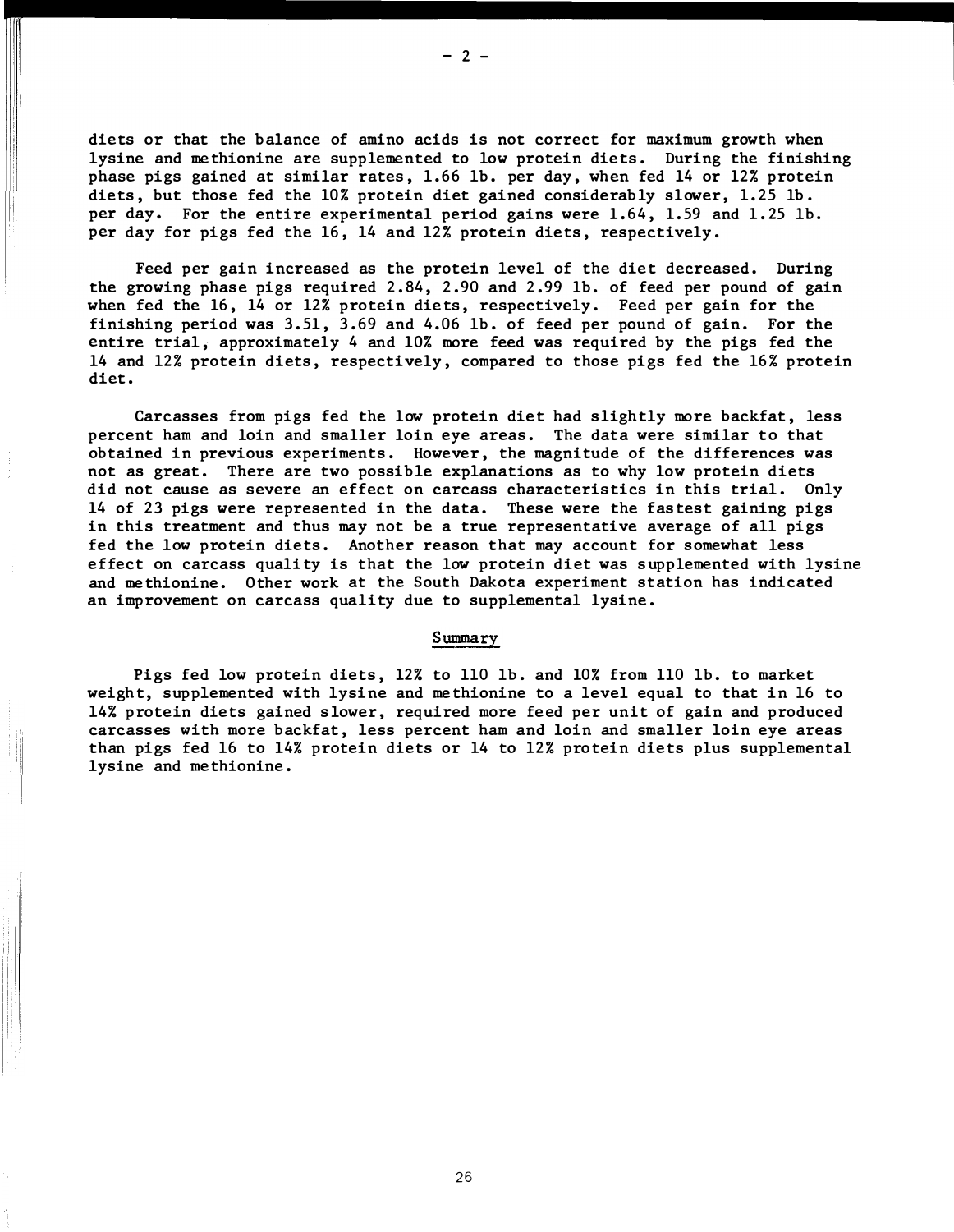|                                           | Weaning to 110 1b. |                |      | 110 lb. to market wt. |      |      |
|-------------------------------------------|--------------------|----------------|------|-----------------------|------|------|
| Treatment no.                             |                    | $\overline{2}$ | 3    |                       | 2    | 3    |
|                                           |                    |                |      |                       |      |      |
| Ground yellow corn                        | 763                | 817            | 871  | 823                   | 877  | 932  |
| Soybean meal $(44%)$                      | 208                | 143            | 87   | 150                   | 86   | 29   |
| Dicalcium phosphate                       | 16.5               | 17.5           | 18.5 | 14.5                  | 14.5 | 15.5 |
| Limes tone                                | 5                  | 5              | 5    | 5                     | 5    | 5    |
| Trace mineral salt                        | 5                  | 5              | 5    | 5                     | 5    | 5    |
| Vitamin-antibiotic<br>premix <sup>a</sup> | 2.5                | 2.5            | 2.5  | 2.5                   | 2.5  | 2.5  |
| Lysine-methionine<br>premix               |                    | 10             | 11   |                       | 10   | 11   |
| Calculated analysis                       |                    |                |      |                       |      |      |
| Crude protein, %                          | 16.0               | 14.0           | 12.0 | 14.0                  | 12.0 | 10.0 |
| Lysine, %                                 | 0.81               | 0.81           | 0.81 | 0.66                  | 0.66 | 0.66 |
| Methionine, %                             | 0.29               | 0.29           | 0.29 | 0.27                  | 0.27 | 0.27 |
| Calcium, %                                | 0.65               | 0.66           | 0.67 | 0.59                  | 0.58 | 0.59 |
| Phosphorus, %                             | 0.65               | 0.65           | 0.65 | 0.60                  | 0.58 | 0.57 |

Table 1. Composition of Diets (Percent)

a Provided 1,500 I.U. vitamin A, 150 I.U. vitamin D, 1 mg. riboflavin, 2.5 mg. calcium pantothenate, 7.5 mg. niacin, 50 mg. choline, 5 mcg. vitamin  $B_{12}$  and 5 mg. oxyte tracycline per lb . of diet .

| of Equal Lysine and Methionine Content |  |
|----------------------------------------|--|

|                                    | High<br>protein<br>$(16 - 14\%)$ | Medium<br>protein<br>+ lysine and<br>methionine<br>$(14-12\%)$ | Low<br>protein +<br>lysine and<br>methionine<br>$(12-10\%)$ |
|------------------------------------|----------------------------------|----------------------------------------------------------------|-------------------------------------------------------------|
|                                    |                                  |                                                                |                                                             |
| No. of pigs <sup>a</sup>           | 24                               | 24                                                             | 23                                                          |
| Avg. initial wt., lb. <sup>b</sup> | 46.7                             | 47.0                                                           | 46.9                                                        |
| Avg. final wt., lb.                | 210.3                            | 210.5                                                          | 184.3                                                       |
| Avg. daily gain, lb.               | 1.64                             | 1.59                                                           | 1.25                                                        |
| Avg. feed cons./day, lb.           | 5.30                             | 5.35                                                           | 4.45                                                        |
| Feed/gain, lb.                     | 3.23                             | 3.36                                                           | 3.55                                                        |

<sup>a</sup> Four replicates of 6 pigs each per treatment. One pig died on low protein diet.

 $b$  Avg. initial weights were 53.3, 41.8, 46.2 and 46.2 lb. for replicates 1, 2, 3 and 4, respectively .